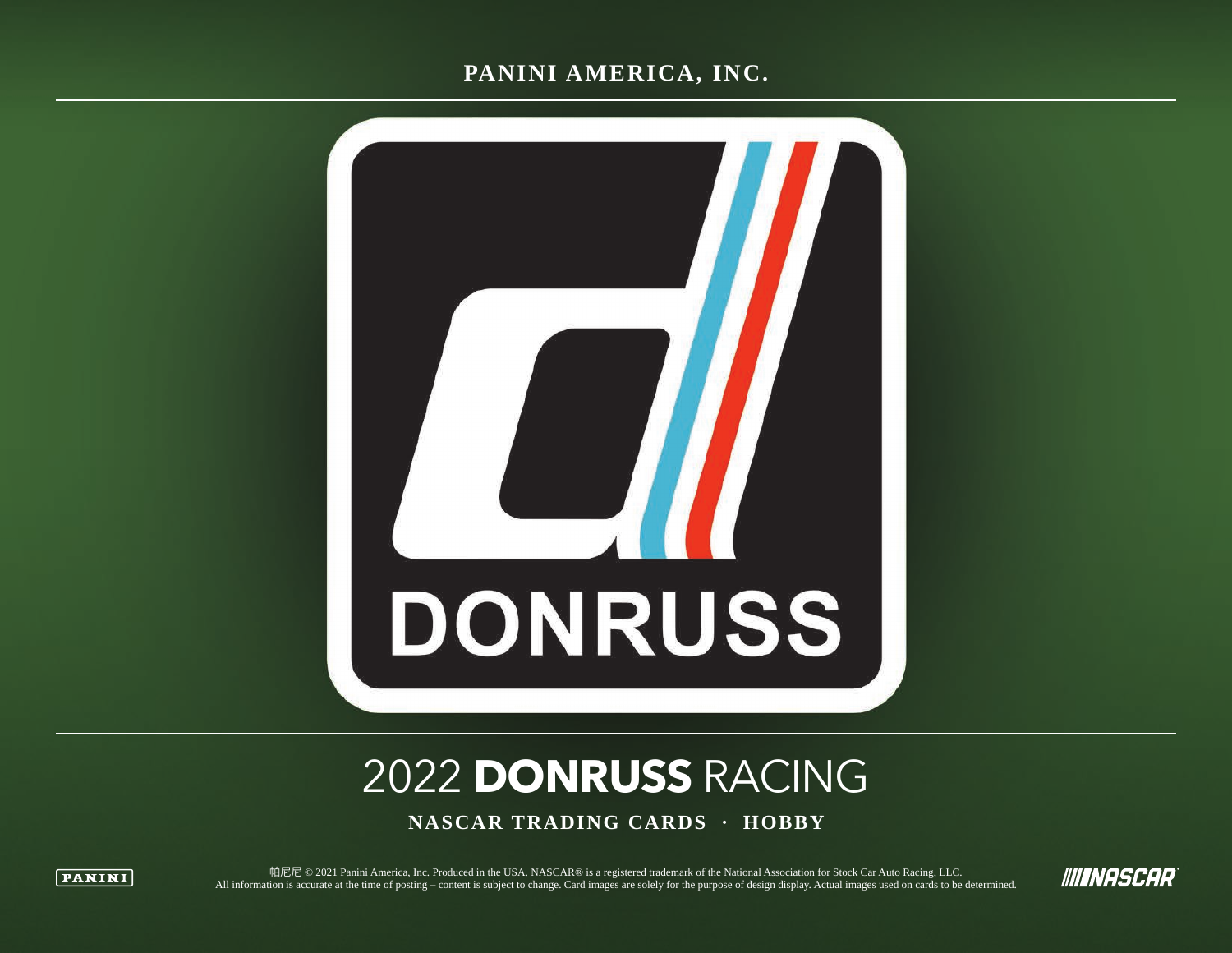### **DONRUSS** RACING **2022 NASCAR TRADING CARDS · HOBBY**





Card images are solely for the purpose of design display. Card images are solely for the purpose of design display. Card images are solely for the purpose of design display.

## **TIMELESS TREASURES MATERIALS**

### **SIGNATURES HOLO GOLD LEGENDARY SIGNATURES RETRO 1981 RELICS HOLO BLACK**

Hunt for Timeless Treasures Materials Signatures, a 5-card set featuring a race-used memorabilia swatch and autograph!

Spanning multiple decades, find autographs from 8 of the best drivers to step behind the wheel in Legendary Signatures

Look for race-worn swatches from all of today's top divers like Kyle Busch, Denny Hamlin, Bubba Wallace and more in Retro 1981 Relics



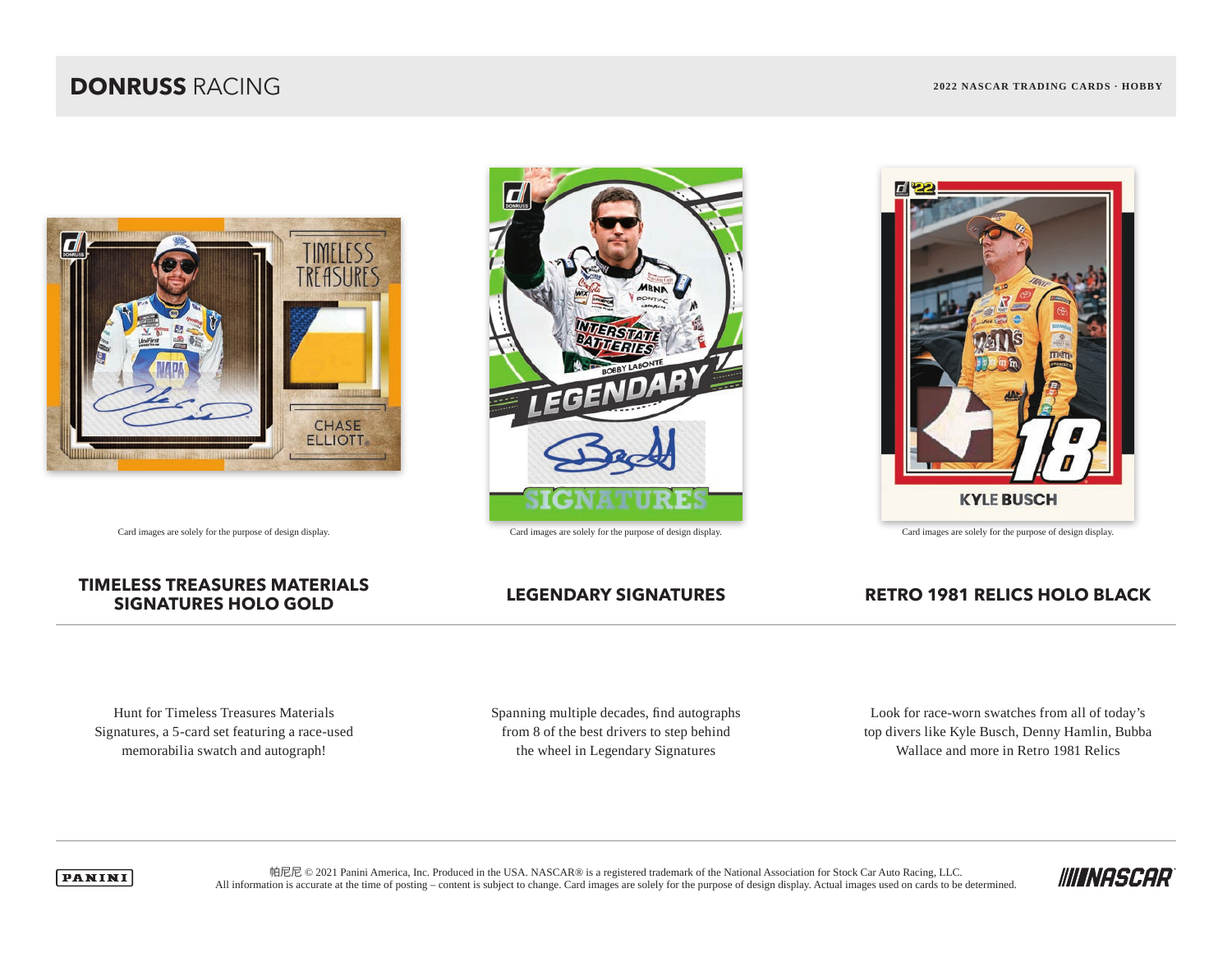### **DONRUSS** RACING **2022 NASCAR TRADING CARDS · HOBBY**







Card images are solely for the purpose of design display. Card images are solely for the purpose of design display. Card images are solely for the purpose of design display.

### **RATED ROOKIES TOP 5 BASE SILVER RACE KINGS RED**

2022 Donruss Racing features a 200-card Base Set with 5 differenet subsets; Base, Cars, Rated Rookies, Retro 1981 and Race Kings



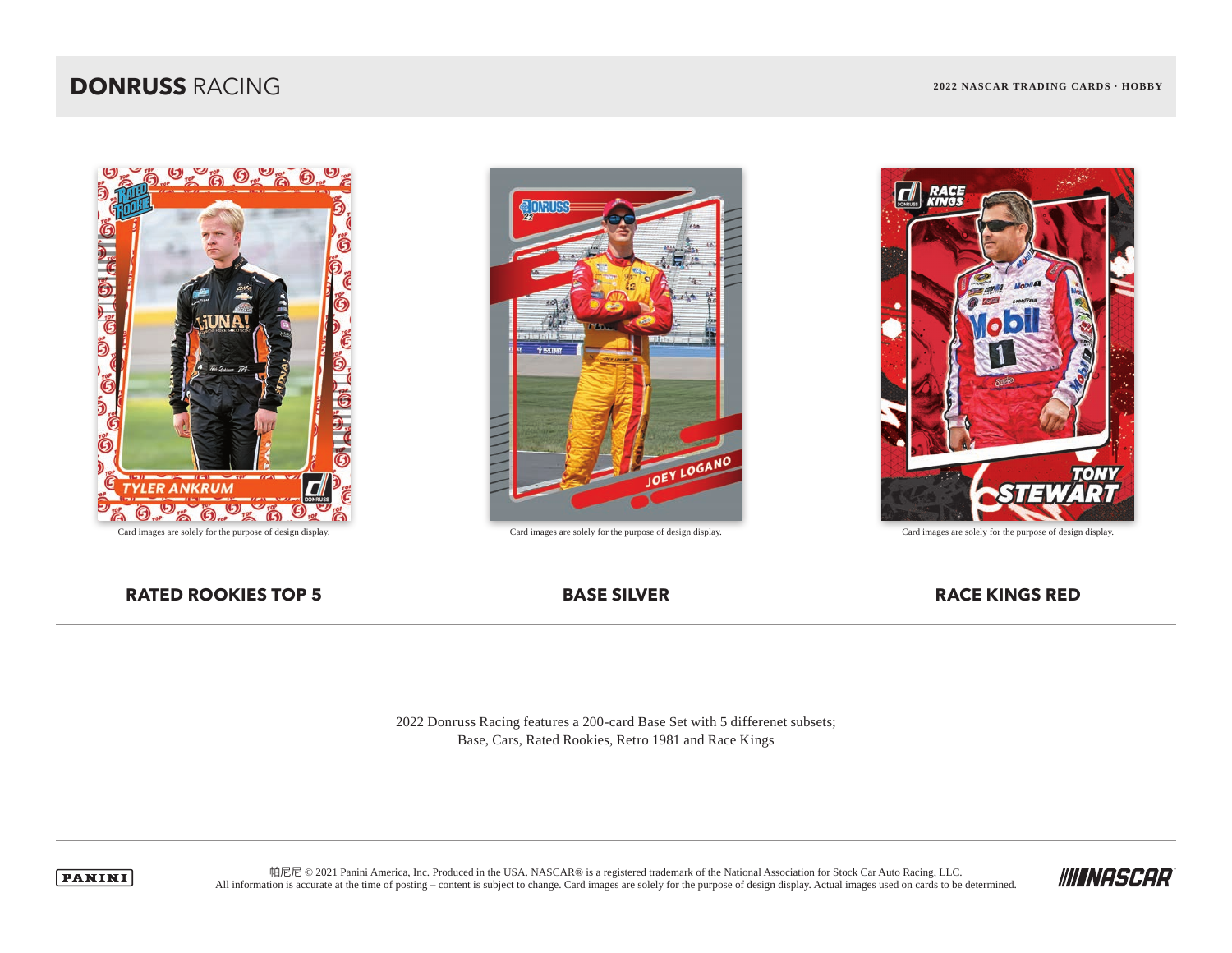### **DONRUSS** RACING **2022 NASCAR TRADING CARDS · HOBBY**



### **OPTIC RETRO 1981 GOLD VINYL UNDER THE LIGHTS XPLOSION MARVELS**



Card images are solely for the purpose of design display. Card images are solely for the purpose of design display. Card images are solely for the purpose of design display.

### *HOBBY EXCLUSIVE PARALLEL HOBBY EXCLUSIVE PARALLEL*



Find optic versions of the base cards in Optic, Oprtic Race Kings, Optic Rated Rookies and Optic Retro 1981 In additon to our new insert Under the Lights, 2022 Donruss will have 6 other inserts filled with fan-favorite drivers like Martin Truex Jr., Dale Earnhardt Jr, Alex Bowman and more!

Hunt for ultra-rare inserts Blank Slate, Watercolors, Marvels and Downtown